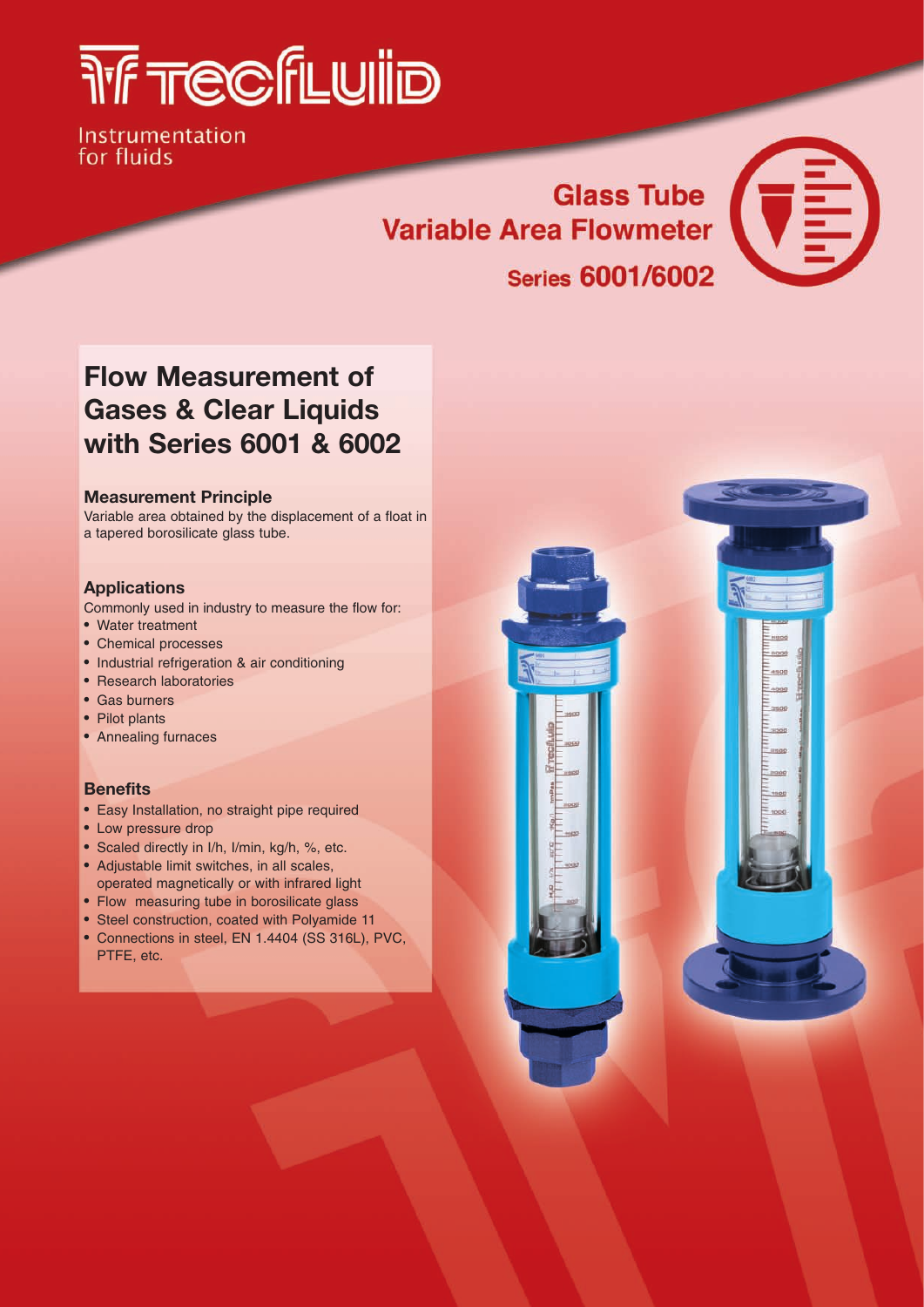

#### **Operation**

The fluid flows up through the tapered tube forcing the float to a position with sufficient free area to enable the flow to pass. This free area is related to the flow rate, the weight of the float and the density and viscosity of the fluid.

The pressure drop across the flow meter remains constant over the entire flow range. This occurs because the pressure drop is related to the fluid velocity and area of flow, the area of flow increases as the flow rate increases.



#### **Technical Data**

- Connections:
	- 6001 threaded 1/2" to 3" BSP
	- 6002 flanged DN 15 to DN 80 standard flanges according to DIN 2501, other flange standards and threaded end connections on demand.

| • Length: | <b>Minimum</b> | Maximum |
|-----------|----------------|---------|
| 6001      | 410 mm         | 510 mm  |
| 6002      | 380 mm         | 420 mm  |

- Accuracy: Class 1,6 according to VDI / VDE 3513, Sheet 2
- Scales graduated in I/h, I/min, kg/h, %, etc.
- Scale length 200 mm +10%
- Rangeability 10:1
- Operating temperature:
	- Thermal shock resistance to 150ºC
	- Recommended Maximum Differential Temp 80ºC
	- Fluid temperature from -10ºC ... +70ºC
- Materials: according to table
- Frames:
	- Polyamide coated Steel, EN 1.4404 (SS 316L)
- Wetted parts: Painted Steel, EN 1.4404, PVC, PTFE, PVDF, PP, etc. • Floats:
- For liquids in EN 1.4404, PVDF-Lead, PTFE-Lead, Titanium, etc.

For gases in Aluminium, PTFE, PVC, etc.

- Limit switches and electric transmitter:
	- 60-AMM 1...2 Magnetic actuated micro-switch
	- 60-AMD 1...2 Inductive proximity sensor
	- 60-AMO 1...2 Optical position detector
	- 60-AMR 1...2 Magnetic actuated reed switch
	- 60-AMH 1...2 Magnetic actuated HALL sensor
	- 60-TMUR 18 points Electric transmitter with 4-20 mA analog output. On request with HART, PROFIBUS, FIELDBUS Protocol

|             |                 |                    |                    | Materials            |                    |
|-------------|-----------------|--------------------|--------------------|----------------------|--------------------|
|             |                 |                    |                    | 6001-PVC             |                    |
|             |                 | 6001-Fe            | 6001-INOX          | 6002-PVC             | 6001-PTFE          |
| $N^{\circ}$ | Item            | 6002-Fe            | 6002-INOX          | 6009-PVC             | 6002-PTFE          |
|             | End piece       | <b>Steel</b>       | EN 1.4404          | <b>PVC</b>           | Steel-PTFE/ PTFE   |
| 2           | Connector       | <b>Steel</b>       | EN 1.4404          | <b>PVC</b>           | <b>PTFE</b>        |
| 3           | Nut             | <b>Steel</b>       | Steel / EN 1.4404  | <b>PVC</b>           | Steel              |
| 4           | Seal            | NBR <sup>**</sup>  | NBR <sup>**</sup>  | NBR <sup>**</sup>    | NBR **             |
| 5           | Frame           | Plastic coated     | Plastic coated     | Plastic coated       | Plastic coated     |
|             |                 | Steel *            | Steel / EN 1.4404  | Steel *              | Steel *            |
| 6           | Flow Tube       | Borosilicate glass | Borosilicate glass | Borosilicate glass   | Borosilicate glass |
|             | Float           | EN 1.4404          | EN 1.4404          | EN 1.4404 /          | PVDF-Lead /        |
|             |                 |                    |                    | PVDF-Lead / PVC-Lead | PTFE-Lead          |
| 8           | Float stop      | EN 1.4401          | EN 1.4401          | PVC / PVDF           | PTFE / PVDF        |
| 9           | Seal            | NBR **             | NBR **             | NBR <sup>**</sup>    | NBR <sup>**</sup>  |
| 10          | Flange          | <b>Steel</b>       | Steel / EN 1.4404  | Steel / PVC          | Steel / PTFE       |
| 11          | Flange seat     | Steel              | EN 1.4404          | <b>PVC</b>           | <b>PTFE</b>        |
| 12          | Nut             | EN 1.4401          | EN 1.4401          | EN 1.4401 / PVC      | EN 1.4401 / PTFE   |
| 13          | Centering piece | EN 1.4404          | EN 1.4404          | EN 1.4401 / PVC      | EN 1.4401 / PTFE   |
| 14          | Washer          | EN 1.4401          | EN 1.4401          | EN 1.4401 / PVC      | EN 1.4401 / PTFE   |
| 15          | Float guide     | EN 1.4404          | EN 1.4404          | EN 1.4401 / PVC      | EN 1.4401 / PTFE   |

- Note: EN 1.4404 = SS 316L, EN 1.4401 = SS 316

\* Frame also in EN 1.4404 on order

\*\* Gaskets also available in other materials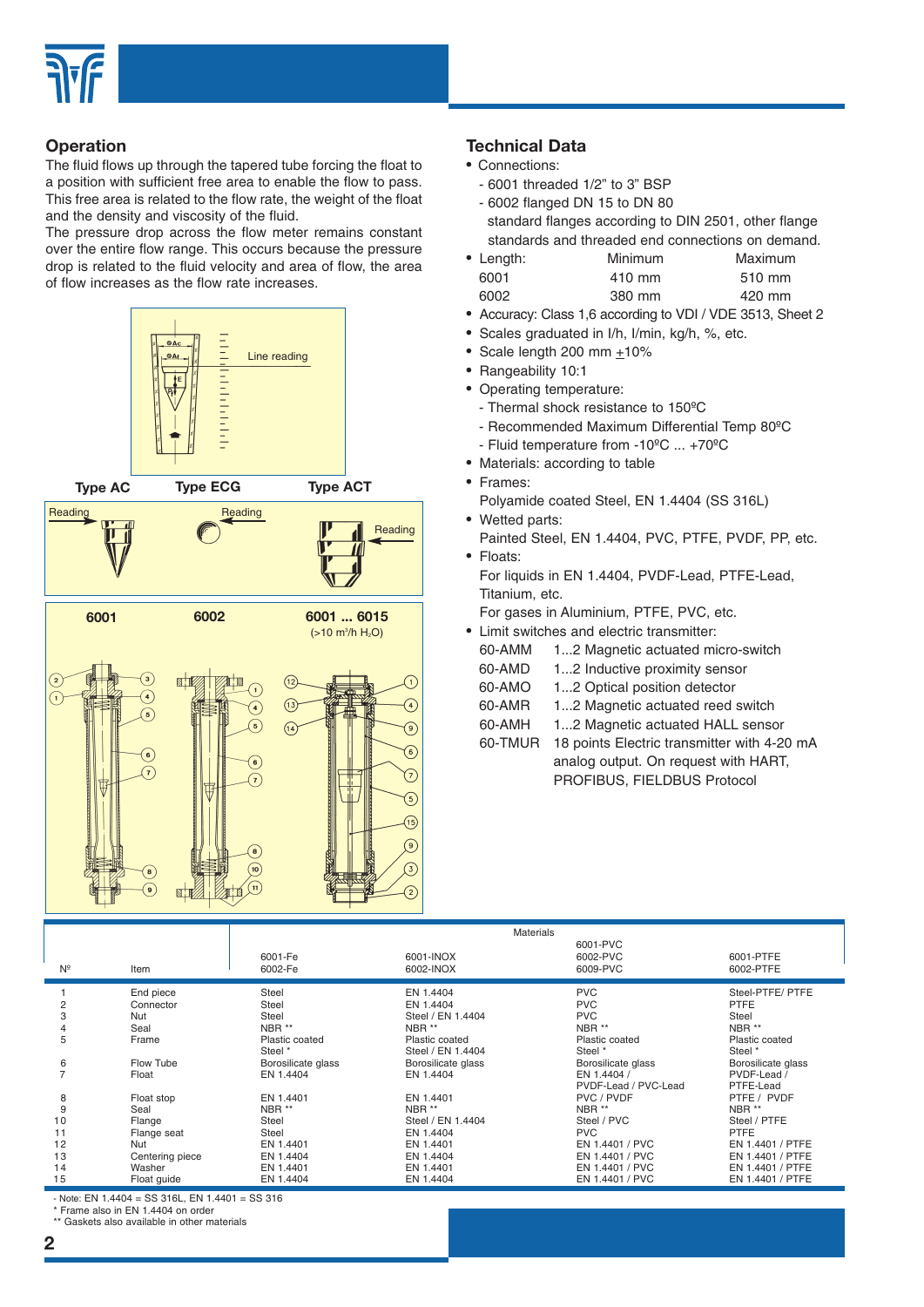





**Series 6011**  $ØC7$  $\phi$ d 2  $\emptyset$  C  $\epsilon$ 

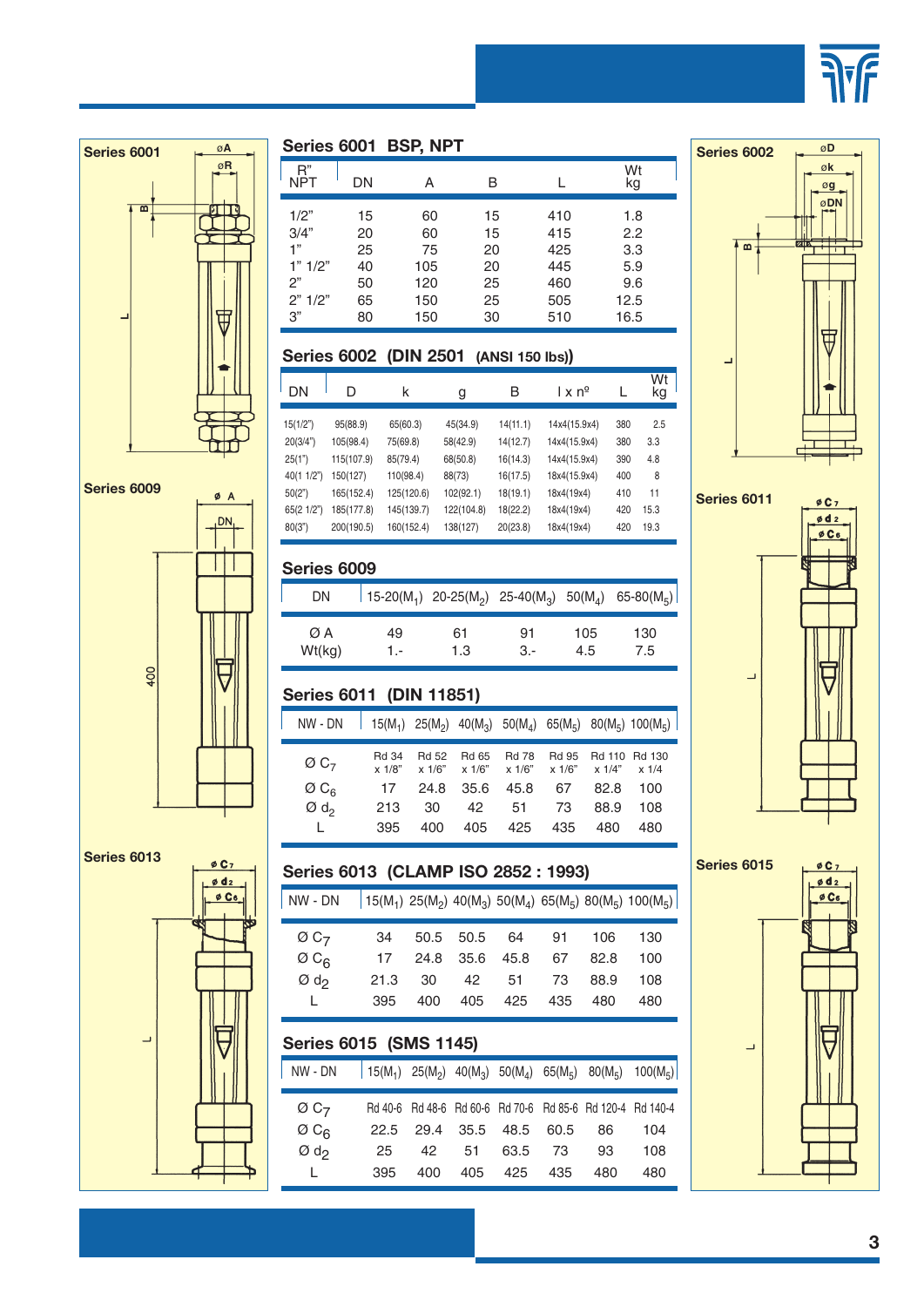

| <b>Metering Tube</b><br>Series C                 |                              | Ŵ<br>Measuring Ranges for Float Type AC |                       |                                       |                       |                                              | Max.<br>Operating<br>Pressure | $\triangle P$ mm H <sub>2</sub> O |                          | Tube                         | Series<br>6001<br>6002                      |
|--------------------------------------------------|------------------------------|-----------------------------------------|-----------------------|---------------------------------------|-----------------------|----------------------------------------------|-------------------------------|-----------------------------------|--------------------------|------------------------------|---------------------------------------------|
|                                                  |                              | EN 1.4404<br>7.95 g/cm <sup>3</sup>     |                       |                                       |                       | <b>ALUMINIUM</b><br>$2.85$ g/cm <sup>3</sup> |                               | Float                             |                          |                              |                                             |
| Model Nº                                         | Min.                         | Water 20°C<br>1/h<br>Max.               | Min.                  | Air@STP<br>Nm <sup>3</sup> /h<br>Max. | Min.                  | Air@STP<br>Nm <sup>3</sup> /h<br>Max.        | bar                           | EN 1.4404                         | ALUM.                    | Length<br>mm<br>$(\pm 1$ mm) | R" DN                                       |
| C311-0025<br>C311-0040<br>C311-0060              | 2.5<br>4<br>6                | 25<br>40<br>60                          | 0.07<br>0.11<br>0.18  | 0.7<br>1.1<br>1.8                     | 0.04<br>0.07<br>0.10  | 0.4<br>0.7<br>$\mathbf{1}$                   | 15<br>15<br>15                | 55<br>55<br>55                    | 22<br>22<br>22           | 300<br>300<br>300            | 1/2" DN 15<br>(M1)                          |
| C312-0100<br>C312-0160<br>C312-0250              | 10<br>16<br>25               | 100<br>160<br>250                       | 0.30<br>0.45<br>0.7   | 3<br>4.5<br>$\overline{7}$            | 0.17<br>0.25<br>0.4   | 1.7<br>2.5<br>$\overline{4}$                 | 15<br>15<br>15                | 90<br>90<br>90                    | 35<br>35<br>35           | 300<br>300<br>300            | 1/2" DN 15<br>3/4" DN 20<br>$(M_1)$         |
| C313-04001<br>C313-06301<br>C313-10001           | 40<br>60<br>100              | 400<br>630<br>1000                      | 1.1<br>1.8<br>3       | 11<br>18<br>30                        | 0.7<br>1<br>1.7       | $\overline{7}$<br>10<br>17                   | 15<br>15<br>15                | 125<br>125<br>125                 | 50<br>50<br>50           | 300<br>300<br>300            | 3/4" DN 20<br>1"<br><b>DN 25</b><br>$(M_2)$ |
| C314-1600<br>C314-2500                           | 160<br>250                   | 1600<br>2500                            | 4.5<br>$\overline{7}$ | 45<br>70                              | 2.5<br>4              | 25<br>40                                     | 10<br>10                      | 175<br>175                        | 75<br>75                 | 300<br>300                   | 1 1/2" DN 40                                |
| C315-4000<br>C315-6300                           | 400<br>500                   | 4000<br>6300                            | 11<br>18              | 110<br>180                            | $\overline{7}$<br>10  | 70<br>100                                    | 8<br>8                        | 230<br>230                        | 95<br>95                 | 300<br>300                   | $(M_3)$                                     |
| C316-M010<br>C316-M014                           | 1000<br>2000                 | 10000<br>14000                          | 30<br>120             | 300<br>420                            | 17<br>45              | 170<br>200                                   | 6<br>6                        | 300<br>300                        | 125<br>125               | 300<br>300                   | 2" DN 50<br>$(M_4)$                         |
| C317-M016<br>C317-M020<br>C317-M030<br>C317-M040 | 1600<br>2500<br>3000<br>6000 | 16000<br>25000<br>30000<br>40000        | 45<br>70<br>90<br>180 | 450<br>700<br>900<br>1200             | 25<br>40<br>50<br>100 | 250<br>400<br>500<br>712                     | 5<br>5<br>5<br>5              | 400<br>400<br>400<br>400          | 170<br>170<br>170<br>170 | 300<br>300<br>300<br>300     | 2 1/2" DN 65<br>3" DN 80<br>$(M_5)$         |

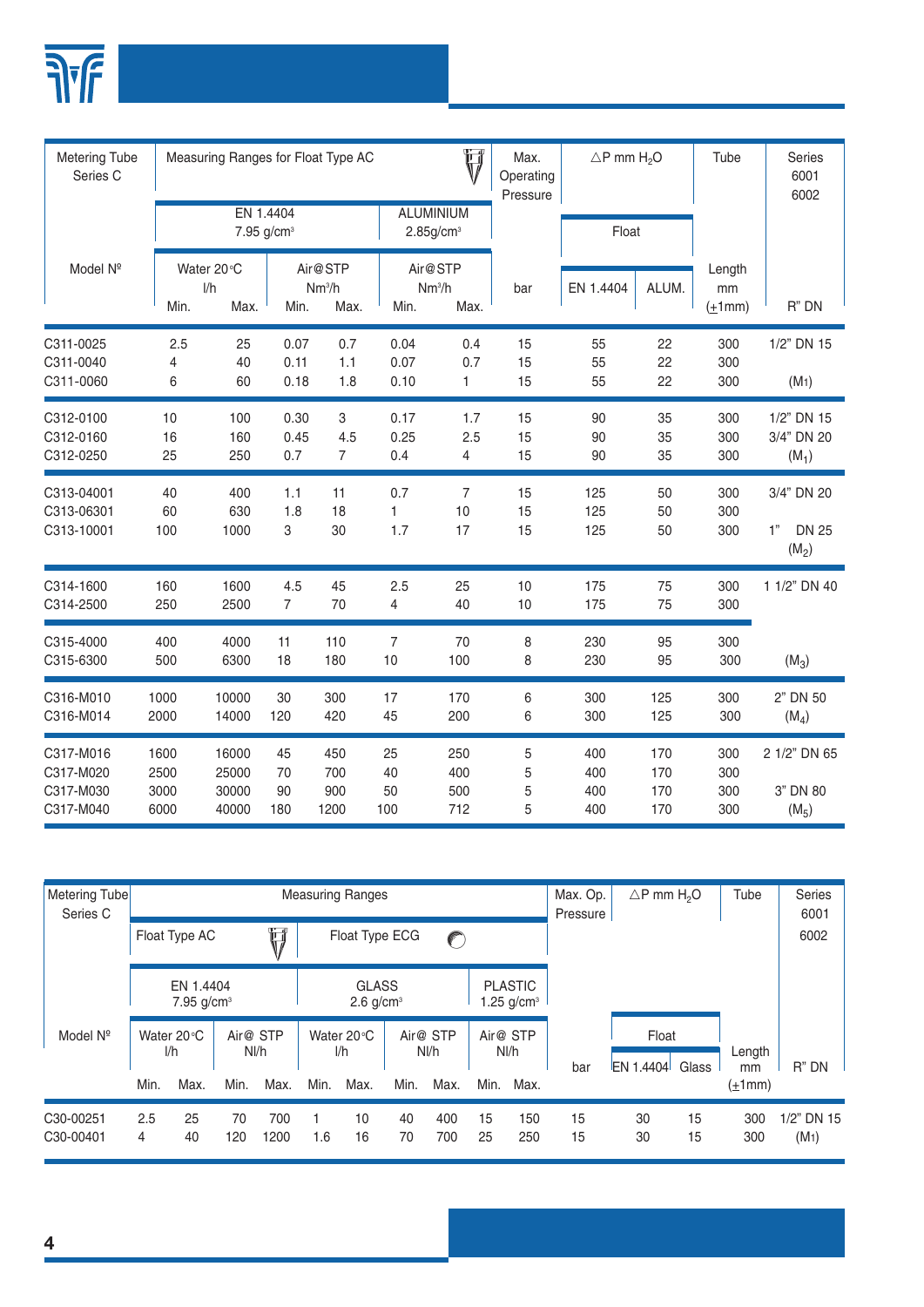

### **Equivalent flow curves for liquids with a different density or viscosity to water**



#### **Examples:**

#### **Nº. 1 Variation for Viscosity (Table 1)**

Flow 1000 I/h, viscosity 50 mPas. Enter the graph at the viscosity value and travel vertically to the point where it cuts the horizontal line at 1000 I/h. This point determines the tube selection and if it coincides with one of the curves, it is the value of maximum flow. If the point lies between two curves, it is optional to select either the upper or lower. The lower (C314-1600) will provide a maximum flow of 800 I/h and the upper (C314-2500) will provide a maximum flow of 1800 I/h.

#### **Nº. 2 Variation for Viscosity (Table 2)**

Flow 1000 I/h, density 1.4 kg/I. Enter the graph at the 1000 I/h point. Move horizontally across to applicable flow tube line (C313-1000), travel the inclined line to the point of the density of the fluid (1.4 kg/I). Travel horizontally to the vertical axis and read the equivalent flow scale 800 I/h.

#### **Nº. 3 Variation for Viscosity and Density**

First, follow the steps in example 1, then follow the steps in example 2.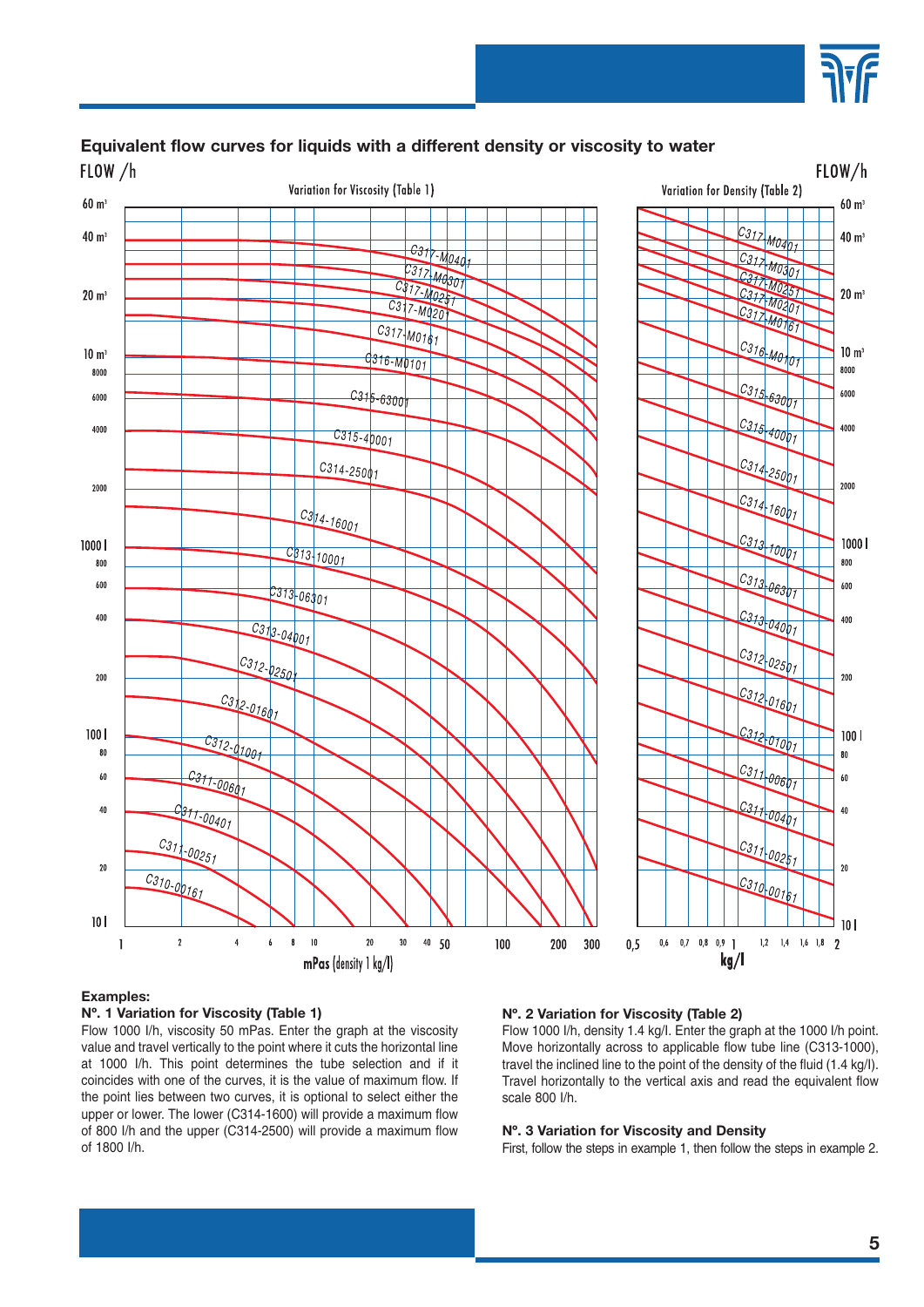

#### **Adjustable limit switches**



| 60-AMR  60-AMO<br><b>DN</b>             | <b>B1</b>                  | <b>B2</b>                  | B                             | $\mathsf C$                  | $\mathbf{I}$<br>$\blacksquare$<br>$\bullet$ $\bullet$   |
|-----------------------------------------|----------------------------|----------------------------|-------------------------------|------------------------------|---------------------------------------------------------|
| 15-20<br>$20 - 25$<br>40<br>50<br>65-80 | 50<br>52<br>60<br>71<br>84 | 31<br>35<br>41<br>45<br>52 | 81<br>87<br>101<br>116<br>136 | 56<br>70<br>96<br>112<br>135 | $\circ$<br>B <sub>2</sub><br>B <sub>1</sub><br>$\sf{B}$ |

#### **Adjustable limit switches**

#### **Adjustable limit switch 60-AMM**

(from 40-400 I/h Water & 0.7-7 Nm3/h Air)

Micro-switch contact, mounted in an aluminium enclosure, actuated by a magnetic field from the float.

- 60-AMM 1...2: 1...2 adjustable limit switches
- Ratings: 3(1) A, 250 V (VDE/CEE)
- Hysteresis:  $+10\%$  of full scale value
- Ambient temperature: -25ºC to +80ºC
- Mechanical life: 10<sup>7</sup> Operations

Gold plated contacts on order.

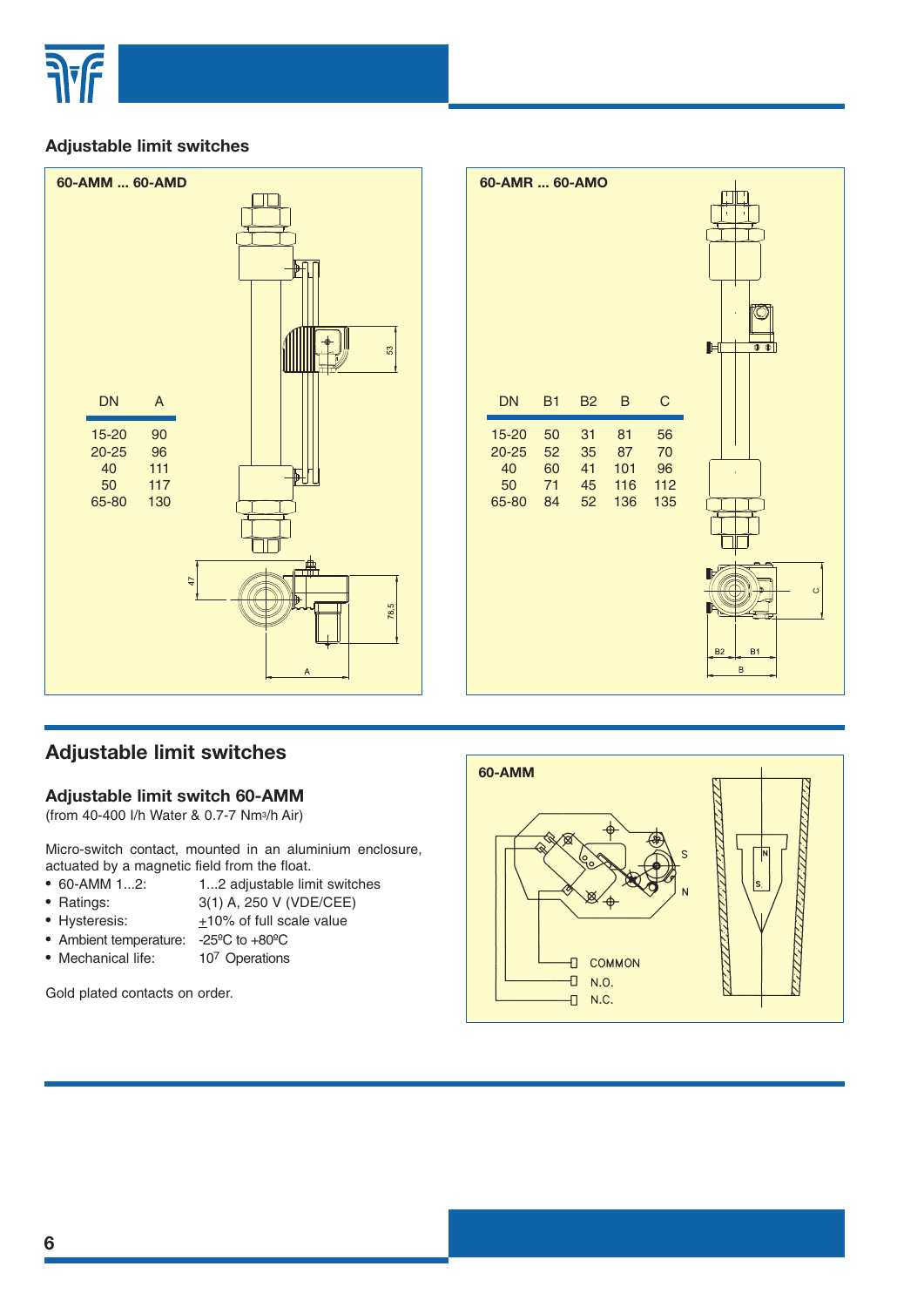

#### **Adjustable limit switch 60-AMD**

(from 40-400 I/h Water & 0.7-7 Nm3/h Air)

NAMUR (DIN 19234) 3.5 mm slot type inductive detector, activated by vane, mounted in an aluminium enclosure, actuated by a magnetic field from the float.

- 60-AMD 1...2: 1 ... 2 bi-stable limit switches
- Detector power supply: 8 V dc
- Ambient Temperature: -25ºC to +70ºC

#### **Control relay** (on demand)

NAMUR (DIN 19234) for 1 or 2 inductive detectors.

- Power Supply: 24...230 V ac 50-60 Hz
- 24...250 V dc
- Input: NAMUR EEx ia IIC
- Output: 1 or 2 inductive detectors
- Output Rating: 2...5 A / 40 V dc
- Ambient temperature: -25ºC to +70ºC

#### **Optical detector 60-AMO**

(max. 6-60 l/h Water & 0.1-1 Nm3/h Air)

Optical contact, in infrared light, actuated by interruption of the beam by the float. Mounted in a PVC support, with the relay in a separate aluminium IP65 enclosure. The cable length between the control relay and sensor is 1,5m.

- 60-AMO 1...2: 1 ...2 adjustable detectors
	-
- 
- Power Supply: 24, 110, 220, 240 V, 50/60 Hz
- Load: 250VAC max., 2A max., 500VA max.
- Temperature: -10<sup>o</sup>C to +60<sup>o</sup>C
- 
- Hysteresis:  $±5%$  of full scale
- Standard: SPDT Change Over

#### **Adjustable limit switches 60-AMR**

(from 10-100 l/h Water & 0.17-1.7 Nm3/h Air)

Reed switch contact, mounted in a standard DIN 43650-A plastic connector, actuated by a magnetic field from the float.

- 
- 60- AMR 1...2: 1...2 adjustable alarm contacts
- 
- Load: 0,5A/250 Vdc/12 VA
- Temperature: -15%C to +60°C
- Hysteresis:  $\pm 5\%$  of full scale
- Standard: Normally Open

NOTE: for flow rates 10-100, 16-160 and 25-250 l/h Water and their equivalents in Air, a SS 316L frame must be used.